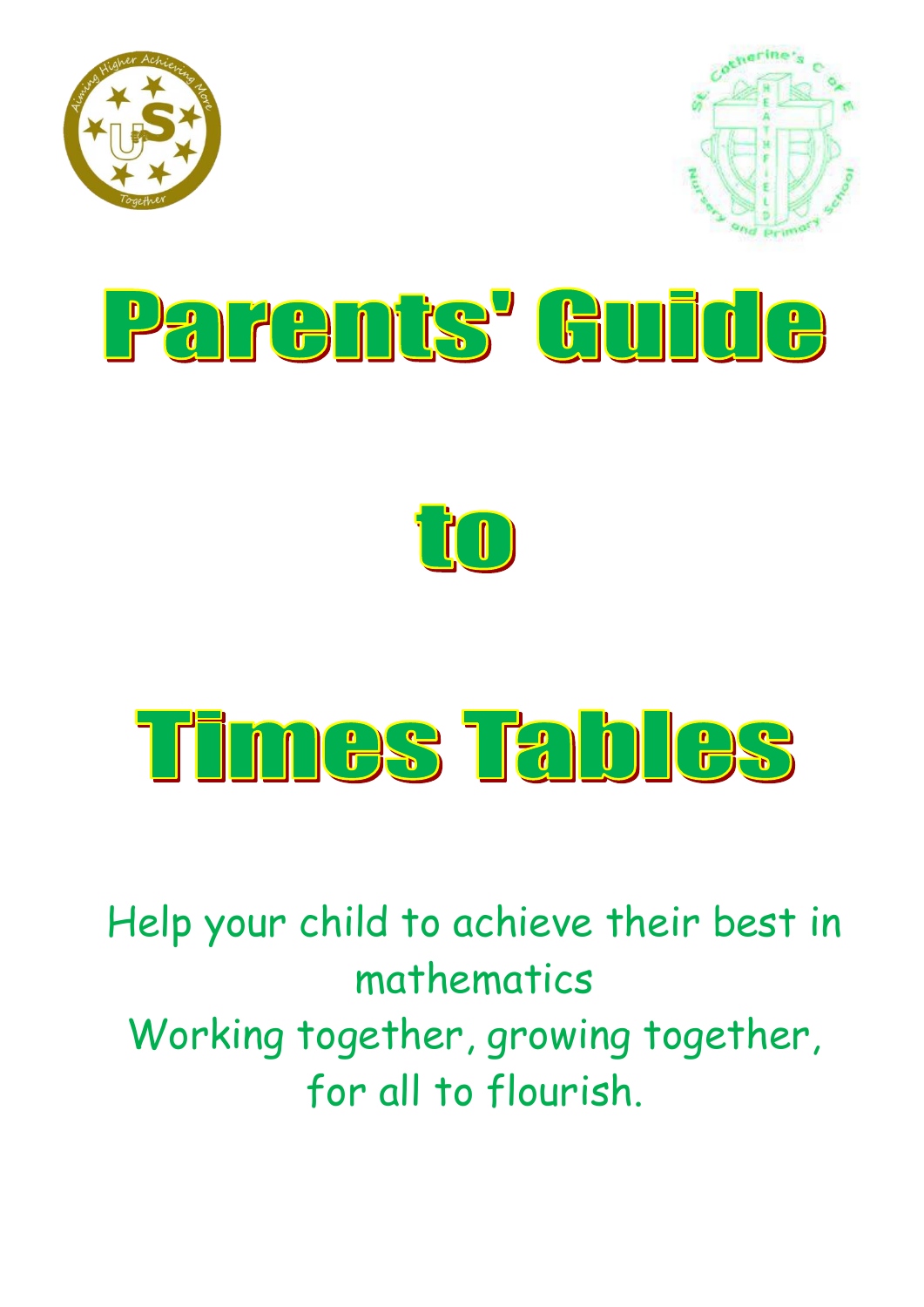#### **The Importance of**

#### **Times Tables Knowledge**

**Knowing times tables facts is crucially important to your child's progression in their mathematics education. Without a thorough understanding of multiplication and division facts, children frequently get 'lost' when it comes to do anything with fractions and any multiplication or division with larger numbers. Many arithmetic activities and tests require a quick recall of multiplication and division facts.**

**Children who are secure in their times tables knowledge are able to get to grips with trickier tasks straight away and are far more successful.**

*It is worth explaining what we mean by 'knowing' times tables. A child who knows their times tables will be able to recall any of the multiples of a times table out of order within 3 seconds, as well as knowing the corresponding division facts i.e. 4 x 6 = 24 as well as 24 ÷ 6 = 4.*

**Learning multiplication facts and tables are most effective when there is collaboration with school, parents and children. In school we regularly spend time learning times tables, but a child will be much more successful if they practise outside school independently and alongside parents.**

> A successful learner works collaboratively.

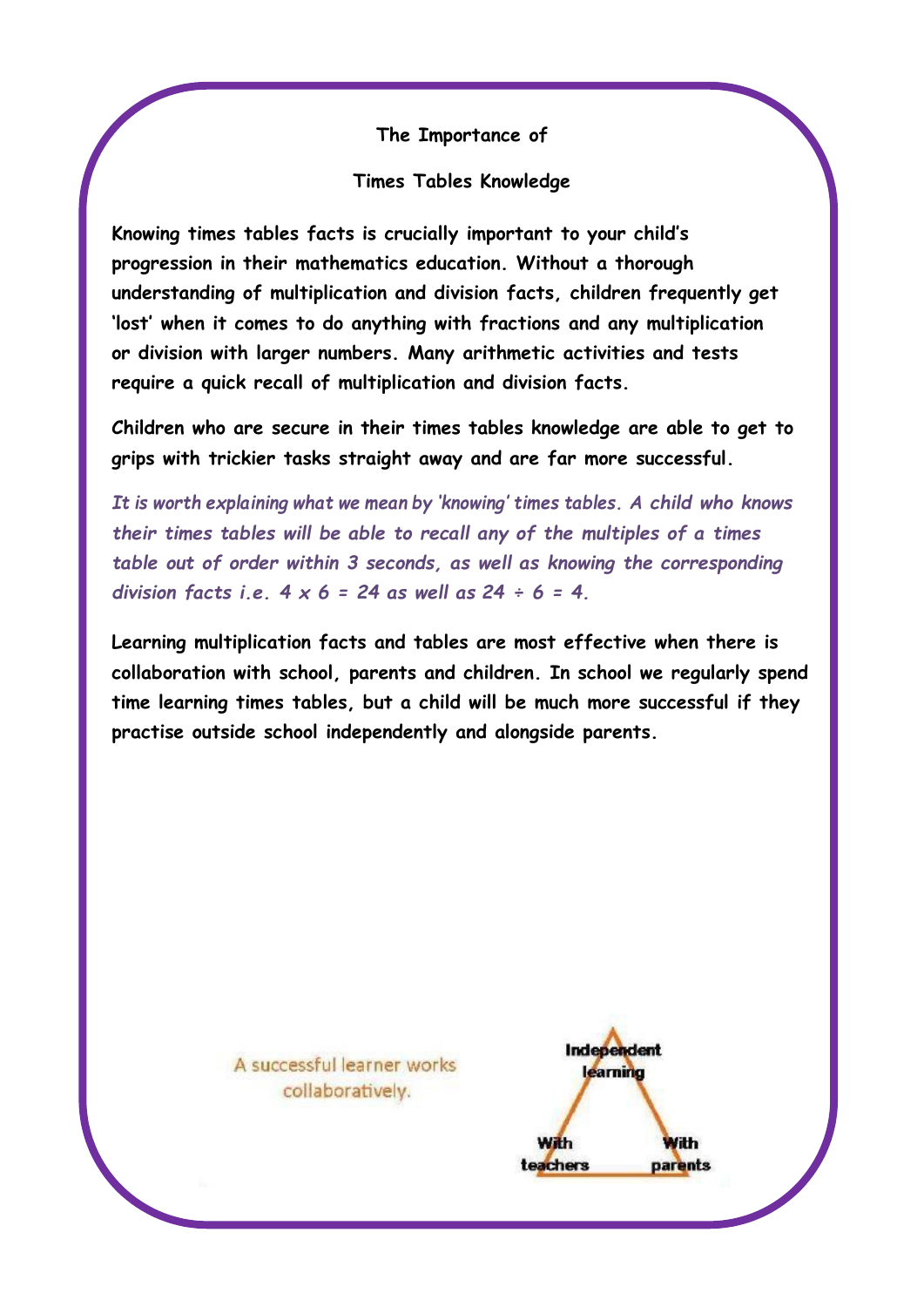## **Times Tables Expectations**

## **For Your Child**

Below are the times tables your child should know as a minimum by the end of each academic year. This is in line with national expectations.

- **Reception**: When counting objects, children should be able to group in twos, fives and tens and record the total.
- **Year 1**: Record sequences of twos, fives and tens (e.g. 2, 4, 6, 8 etc.) and identify any missing multiples. Know off by heart the doubles and halves of numbers to 12. Draw and use arrays to solve multiplication problems.

| By the end                               | By the end                                        | By the end                                                          | By the end                                                                                                     | By the end                                                                                                        |
|------------------------------------------|---------------------------------------------------|---------------------------------------------------------------------|----------------------------------------------------------------------------------------------------------------|-------------------------------------------------------------------------------------------------------------------|
| of Year 2                                | of Year 3                                         | of Year 4                                                           | of Year 5                                                                                                      | of Year 6                                                                                                         |
| 2, 5, 10<br>including<br>division facts. | 2, 3, 4, 5, 8,<br>10 including<br>division facts. | All times<br>tables up to<br>$12 \times 12$ with<br>division facts. | As Year 4<br>and related<br>questions<br>e.g. 1/9 of 63<br>is 7.<br>Knowledge of<br>prime<br>numbers to<br>19. | As Year 5 and<br>a knowledge of<br>prime numbers<br>below 100.<br>Identify<br>common<br>factors and<br>multiples. |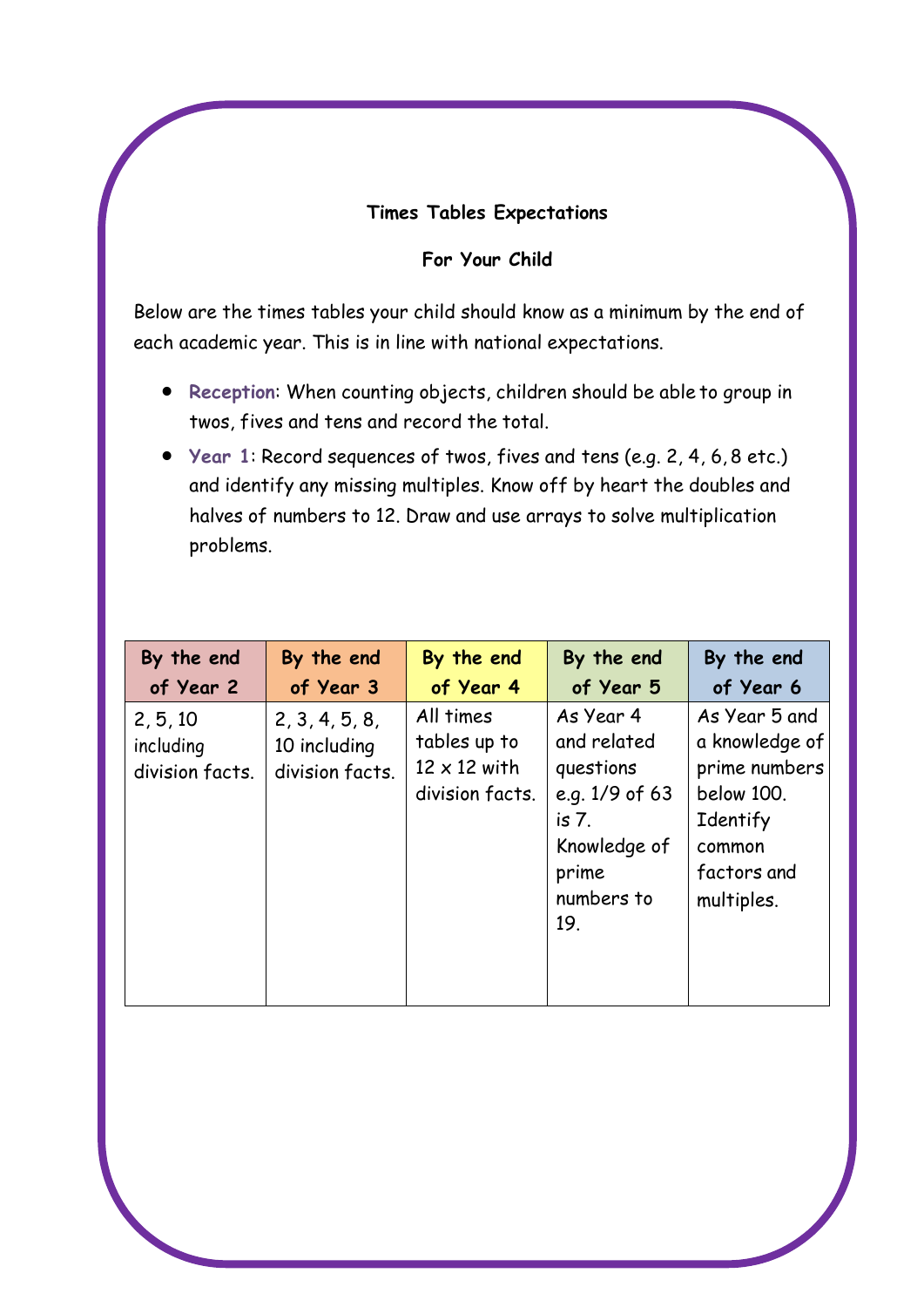### **Times Tables Vocabulary**

Here are some words that may be used whilst learning and applying multiplication and division.

> **multiple e product once, twice, three times prime lots of repeated addition factors time double s array, row, columnized repeated subtraction multiple sets of remainder halve**

**Here are some of the trickier words defined:**

**Factor** – One number is a factor of another if it divides or 'goes into' it exactly (without any left over, a remainder). E.g. 6 is a factor of 30 because it goes into it 5 times, but is not a factor of 33 because after dividing there is a remainder of 3.

**Groups of/ lots of/ sets of** – 3 groups of 5 are 15, 3 lots of 5 are 15, 3 sets of 5 are  $15 (3 \times 5 = 15)$ .

**Multiple** - These are the numbers that you find in a times table. E.g. 20 is a multiple of 5, 4, 2 and 10 because it is found in all of those times tables. The multiples of 5 are 5, 10, 15, 20 etc.

**Product** - A product is the answer you get when you multiply two or more numbers together. E.g. the product of 3 and 4 is 12  $(3 \times 4 = 12)$ .

**Prime** – A prime number will only divide equally between 1 and itself e.g. 7, 11. The first ten prime numbers are: 2,3,5,7,11,13,17,19,23,29.

**Array** – As shown, an array is a visual representation of multiplication. Shown are 3 rows of 5 with 15 in total.

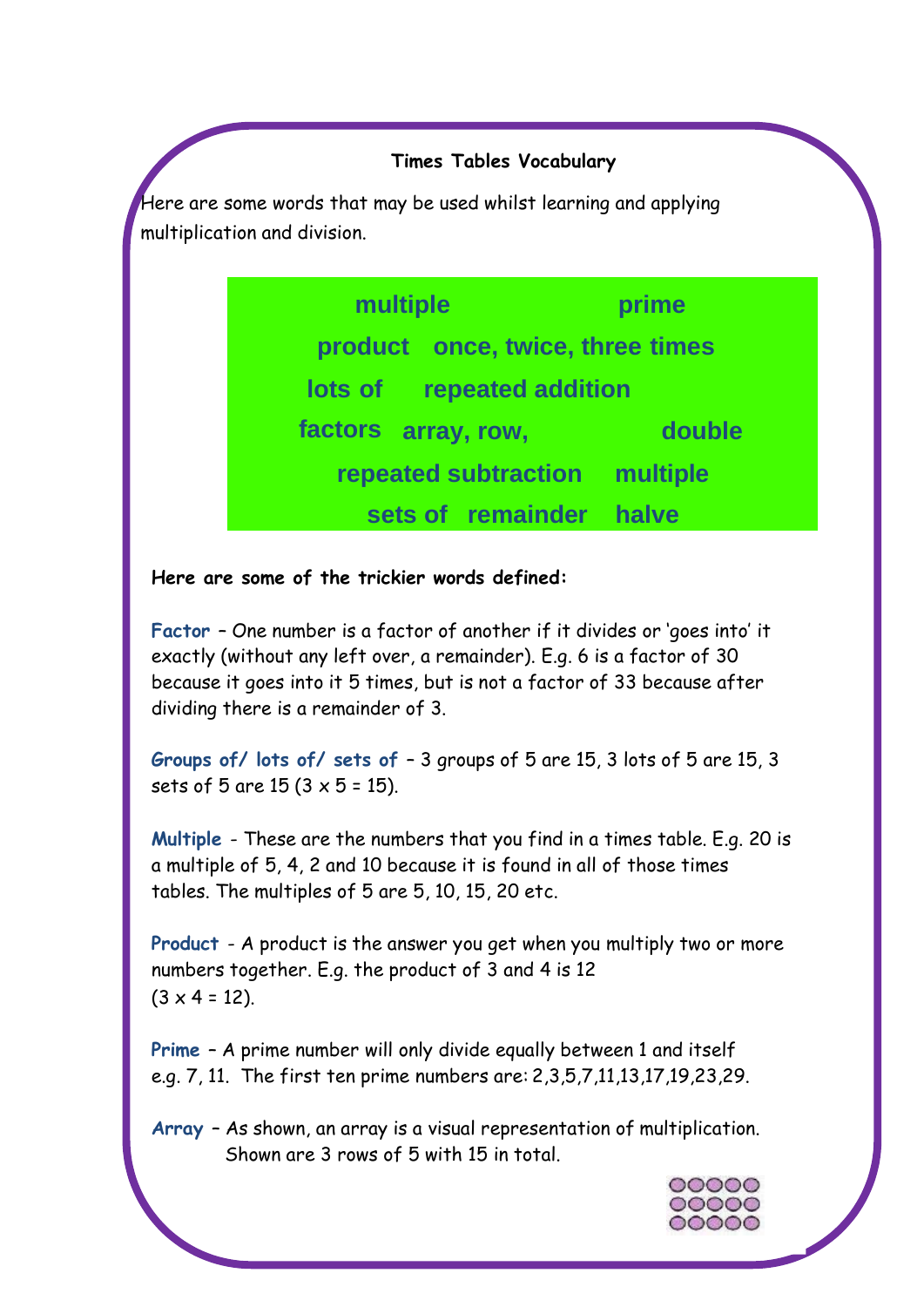# **Learning Times Tables**

The Key to learning times tables is frequent repetition, regular revision. 5 to 10 minutes every day is better than an hour a week. A poster on the wall that is not used is simply wall paper. Here are some ideas to help your child memorise their multiplication and division facts.

### **1. Chanting**

When beginning to learn a times table this is key. Repeatedly reading a times table out aloud will help your child become familiar with the multiples for that times table. Try and keep a rhythm, changing vocabulary regularly (two times three is six, two threes are six, two lots of three are six etc.) Clapping or marching may help with keeping the rhythm going. (See school website for times tables lists).

### **2. Flash Cards**

Make a set of cards for the times table being learnt by putting a question on one side of the card  $(6 \times 5)$  =) and the answer on the reverse (30). Go through the cards reading the question and then turning over to see the answer. Try and say the answer before you turn over. When familiar with the multiplication table, the cards can then be shuffled and used in a random order.

### **3. Testing and Timing**

Make this fun. When your child has become more confident at learning a particular times table, ask them questions on it and see how many they can get correct in a particular time. Alternatively write some questions out of order and get them to time how long it takes to complete the questions. Can they beat their time and score?

(see [http://www.online-stopwatch.com\)](http://www.online-stopwatch.com/) for a variety of different timers.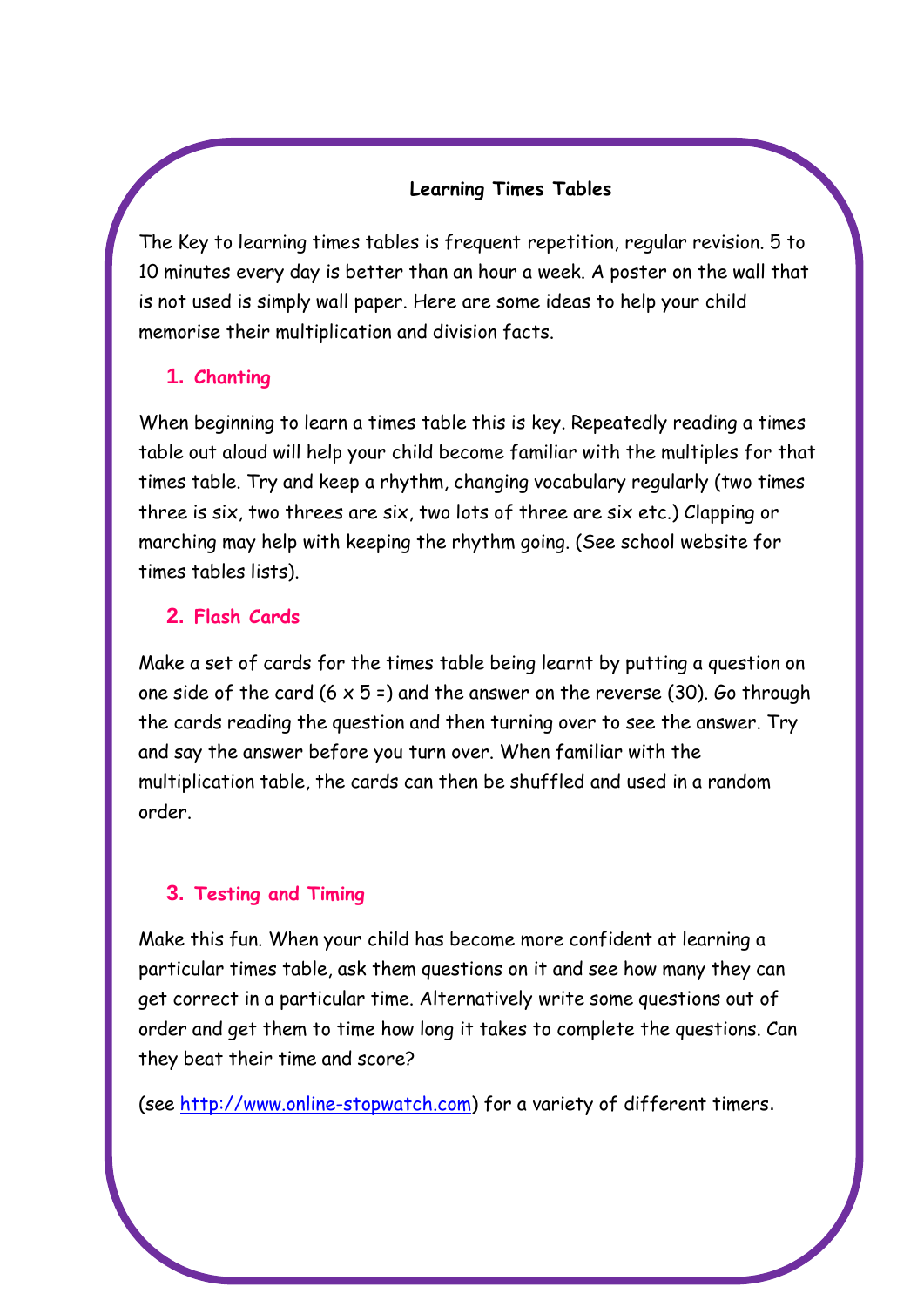#### **Learning Times Tables**

## **4. Using a multiplication Square**

A multiplication square is particularly useful for establishing the link between multiplication and division facts but can also be used instead of a times table list. When children are more confident with their times table knowledge, a blank multiplication square can be filled in. Time your child to complete their square, or see how many multiples they can complete in a set time. Can they beat their score and time? (see school website for complete and blank multiplication squares).

# **5. Times Tables Games**

Bingo is a great way of learning times tables as a family. Write 6 multiples from a particular times table down in a grid and the caller reads out questions from the same multiplication table.

Rolling dice and multiplying the numbers together is a good way to compete with each other to get the correct answer first. Two dice can be rolled at once to create all questions up to  $12 \times 12$ . A similar game can be created with playing cards where two cards are chosen and their values multiplied together. The Jack, Queen and King need to be 11, 12 and 0.

To help with division, each player chooses and writes down five of the following numbers: 5, 6, 8, 9, 12, 15, 20, 30, 40 and 50. Take it in turns to roll a dice and if the number you roll is a factor of one of your numbers, cross it out. E.g. if a 4 is rolled it goes into 8 so cross out 8. If 1 is rolled, you miss a go; if 6 is rolled you get an extra turn. The winner crosses all of their numbers out first.

Here are just a few games. If you create any of your own or find some really good ones, please let us know!

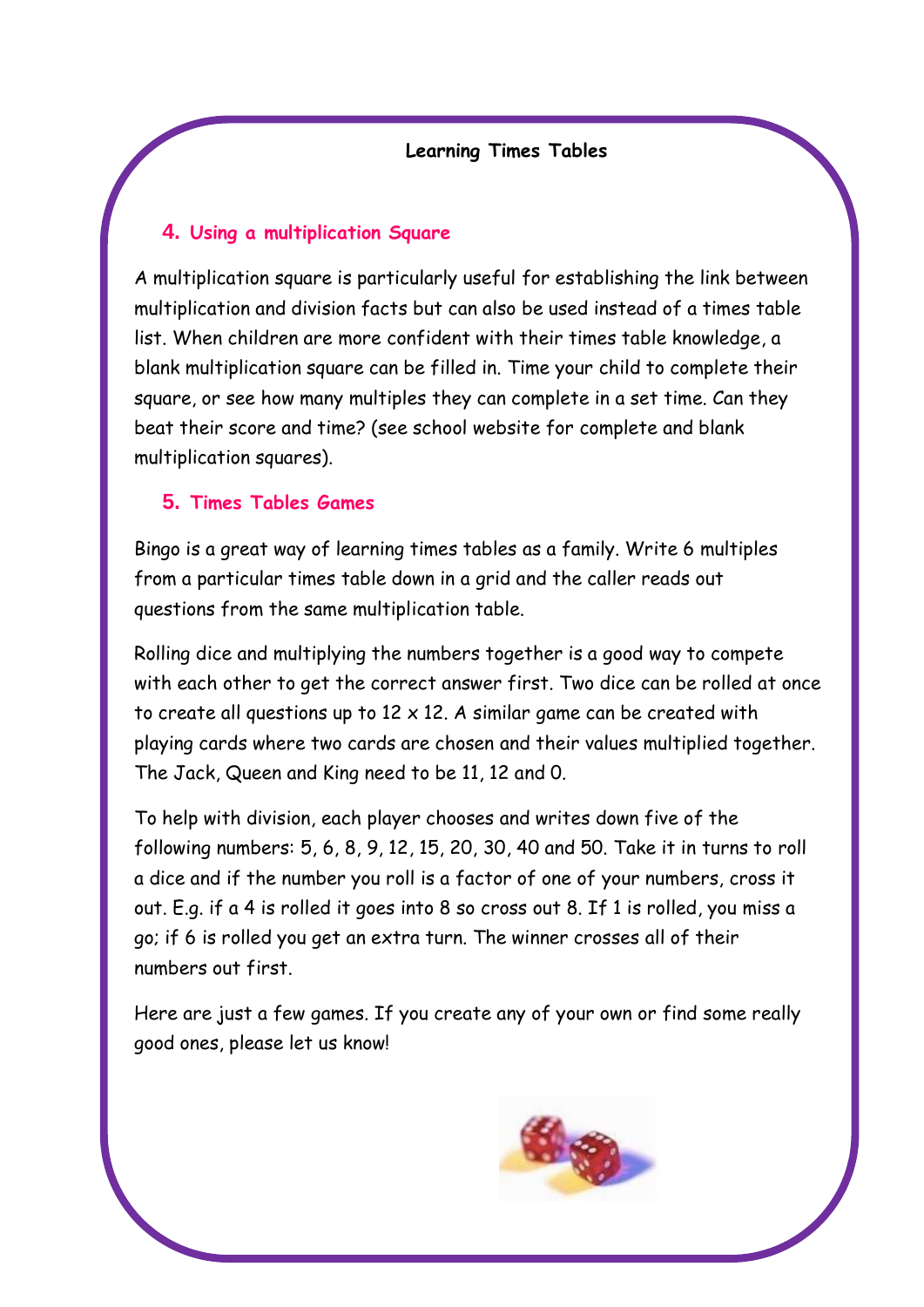## **Learning Times Tables**

#### **6. Online Resources**

There are many free multiplication and division games available online. Just use the search engine to uncover them all. Here are a few places to get you started:

[www.coolmath-games.com](http://www.coolmath-games.com/)

[http://www.transum.org/Tables/Times\\_Tables.asp](http://www.transum.org/Tables/Times_Tables.asp)

[www.tablestest.com](http://www.tablestest.com/)

<https://www.topmarks.co.uk/maths-games/hit-the-button>

<https://www.timestables.co.uk/>

Many apps also exist for smart phones and tablets. Many of these are free to download. Search in the App store or on Google Play. Ibooks can also be helpful such as Carol Vorderman Maths Made Easy Times Tables.

Songs can also be helpful. Percy Parker is a great resource and can be found on You Tube.

These online resources are good but are usually not enough in themselves for learning multiplication tables off by heart. They are best suited for consolidating times table knowledge and for increasing the speed of recall.

# **7. Quick Questions Anywhere!**

A few questions here and there are much better than hundreds in one go.

- on the way to school
- in advert breaks
- whilst getting dressed
- a few before bed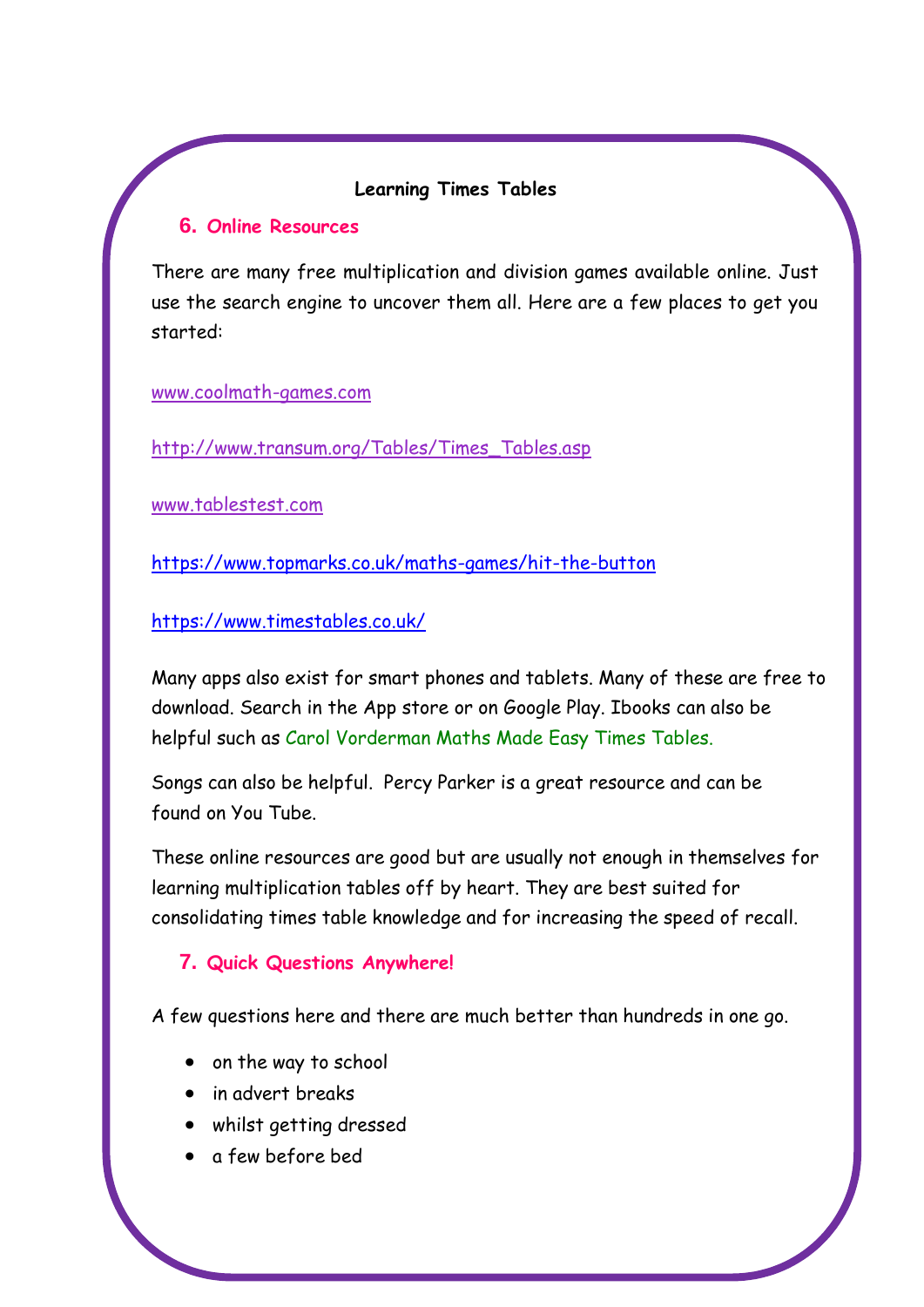## **Top Times Table Hints**

It may seem a daunting task to learn so many multiplication facts, but because of the commutative property of multiplication, there are fewer facts than you may think. For example,  $3 \times 4$  and  $4 \times 3$  give the same answer so you need to only learn this once.

#### **Zero Times Table**

Anything multiplied by zero will always equal zero. Multiplication is repeated addition so  $3 \times 0$  is  $0 + 0 + 0$ , which equals 0.

#### **One Times table**

Any number multiplied by one is itself.

## **Two Times Table**

Any number multiplied by two is double the number. 7  $x 2 = 14$   $7 + 7 = 14$  double 7 is 14

## **Three Times Table**

Digits within this times table add up to multiples of 3. For example: 3,

6, 9, 12 (1+2=3), 15 (1+5=6), 18 (1+8=9) 21 (2+1=3), 24 (2+4=6) etc.

The numbers also follow the pattern of: odd, even, odd, even (3,6,9,12).

### **Four Times Table**

The four times table is double the two times table.  $4 \times 2 = 8$ ,  $4 \times 4 = 16$ , 16 is double 8.

Alternatively the fours can be thought of as double double. So double 3 (6) and double again (12) is the same as  $3 \times 4 = 12$ .

### **Five Times Table**

All multiples of 5 end in five or zero. For even numbers (e.g.  $8 \times 5$ ) you can halve the number (4) and then put a zero after it (40). For odd numbers (e.g.  $7 \times 5$ ) you can subtract one from the number (6), halve it (3) and then put a 5 after it (35).

Any odd number times 5 ends in a 5. Any even number times 5 ends in 0. **Six Times Table**

The six times table is double the three times

table. So  $5 \times 3 = 15, 5 \times 6 = 30, 30$  is double 15.

### **Seven Times Table**

Combine the 5 and the 2 times table:  $7 \times 4 = 28$  or  $(5 \times 4) + (2 \times 4) = 28$ **Eight Times Table**

The eight times table is double the four times table. So 7 x 4 = 28, 7 x 8 = 56, 56 is double 28.

The units in the multiples of eight also go down in twos.

8, 16, 24, 32, 40, 48, 56, 64, 72, 80 (8, 6, 4, 2, 0, 8, 6, 4, 2, 0).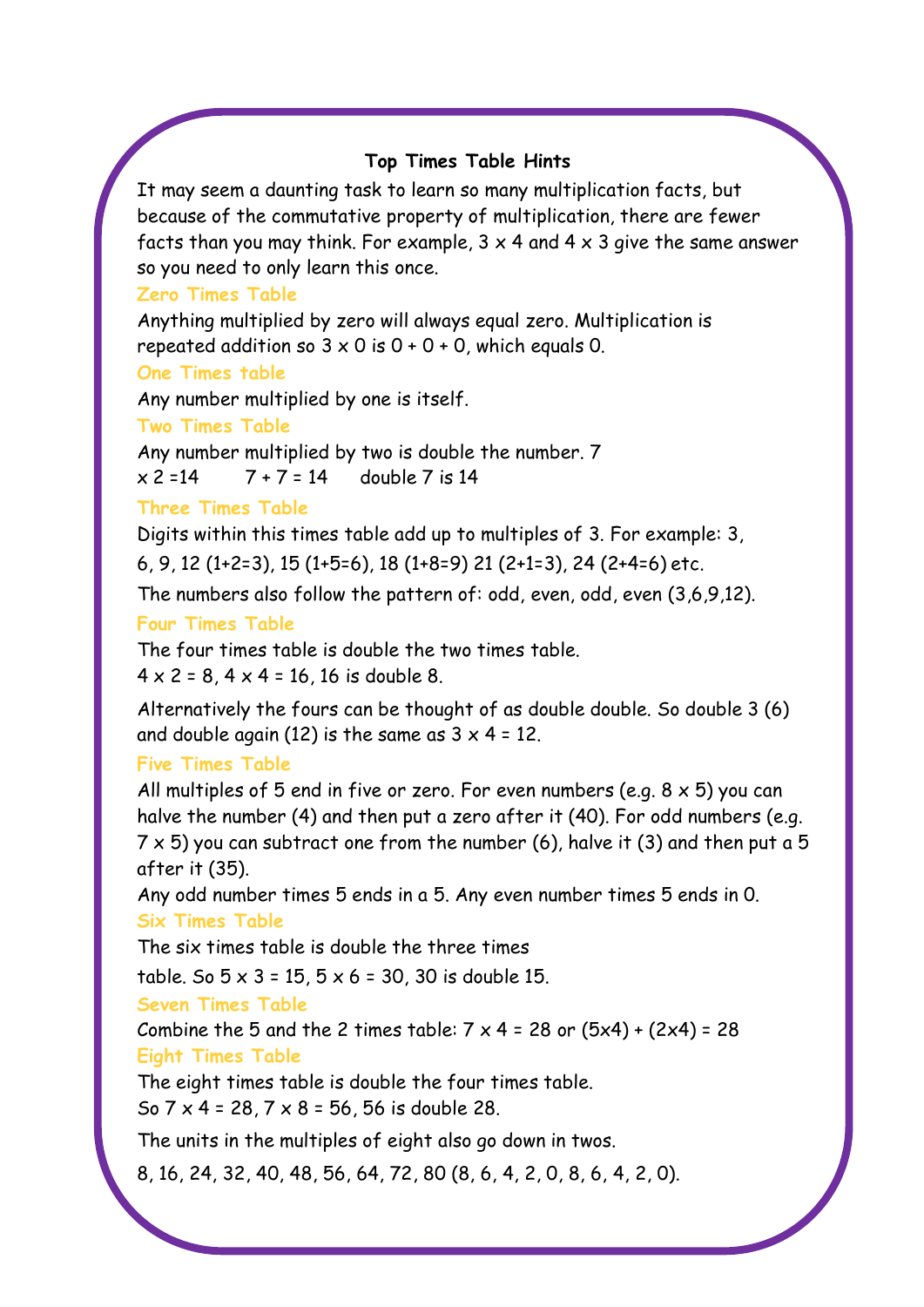#### **Top Times Table Hints**

#### **Nine Times Tables**

Fingers can be used to work out the nine times table up to  $10 \times 9$ . The first finger is put down for  $1 \times 9$  and the remaining fingers show 9 units  $(1 \times 9 = 9)$ . Then the second finer is put down for  $2 \times 9$  and the remaining fingers show 1 ten (to the left) and 8 units (to the right) which equals 18, and so on. For example:



The digits found in the multiples of nine when added together also equal nine. For example: 9 = **9**, 18 (1 + 8) = **9**, 27 (2 + 7) = **9**, 36 (3 + 6) = **9**, 45 (4 + 5) = **9** etc.

### **Ten Times Table**

All the digits in the ten times table end in zero.

#### **Eleven Times Table**

Most of the multiples in the eleven times table are recalled by putting two of the number side by side.

 $7 \times 11 = 77$ ,  $8 \times 11 = 88$ .

### **Twelve Times Table**

The units in the twelve times table go up in twos. 12, 24, 36, 48, 60, 72, 84, 96, 108, 120, 132, 144 (2, 4, 6, 8, 0, 2, 4, 6, 8, 0). The multiples of 12 are also the multiples of 10 and the multiples of 2 combined.